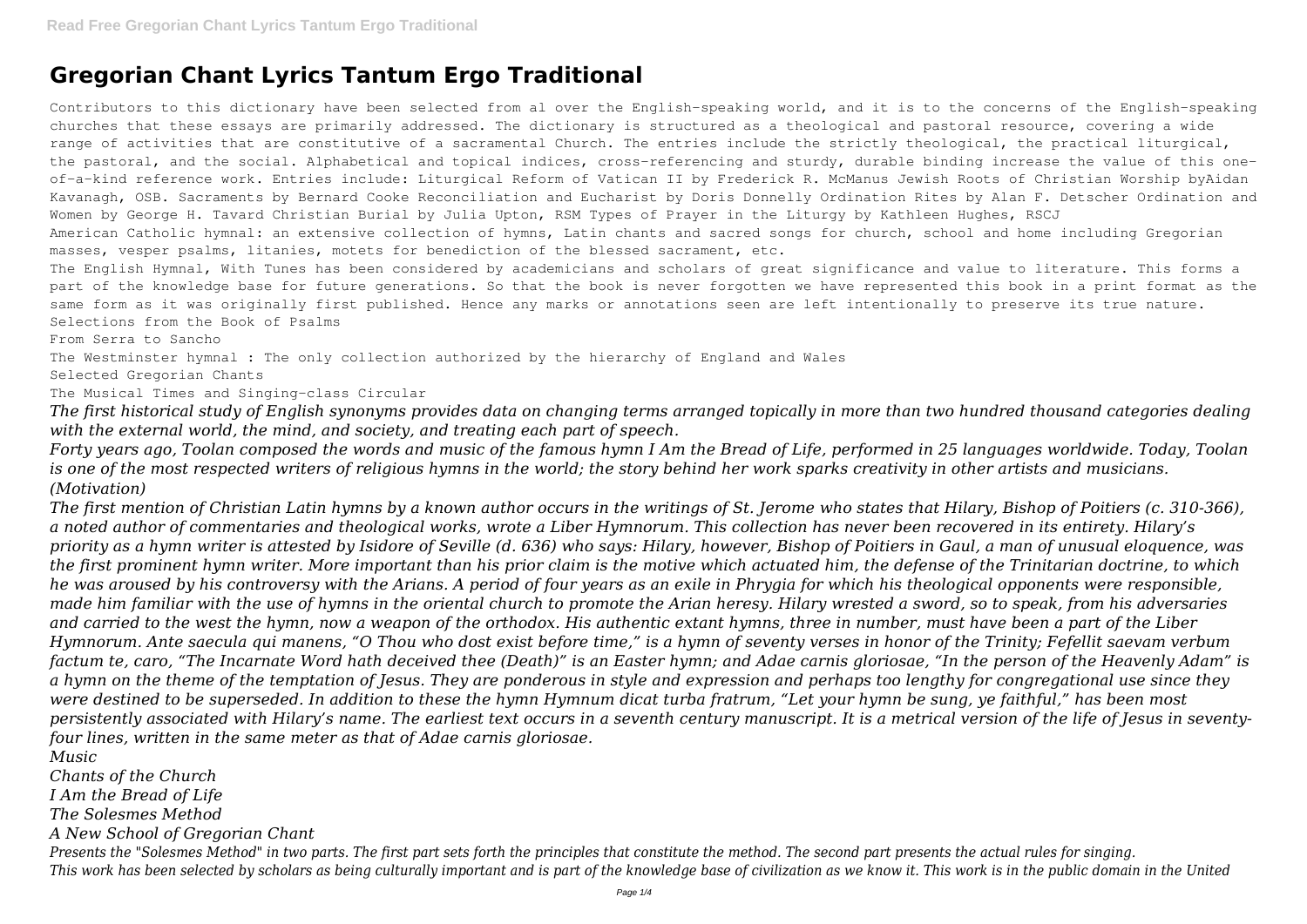*States of America, and possibly other nations. Within the United States, you may freely copy and distribute this work, as no entity (individual or corporate) has a copyright on the body of the work. Scholars believe, and we concur, that this work is important enough to be preserved, reproduced, and made generally available to the public. To ensure a quality reading experience, this work has been proofread and republished using a format that seamlessly blends the original graphical elements with text in an easy-to-read typeface. We appreciate your support of the preservation process, and thank you for being an important part of keeping this knowledge alive and relevant.*

*Music in the California missions was a pluralistic combination of voices and instruments, of liturgy and spectacle, of styles and functions - and even of cultures - in a new blend that was non-existent before the Franciscan friars' arrival in 1769. This book explores aesthetic, stylistic, historical, cultural, theoretical, liturgical, and biographical aspects of this repertoire. It contains a "Catalogue of Mission Manuscripts," 150+ facsimiles, translations of primary documents, and performance-ready music reconstructions. For Sundays and Solemnities: Notated in Gregorian Chant by the Monks of Solesmes*

*The Medieval Latin Hymn*

*The St. Gregory Hymnal and Catholic Choir Book*

## *A Contemporary Thomistic Metaphysics*

**Suitable for SATB choir and organ, this anthem for Pentecost sets the well-known text to original and attractive music, but the traditional plainchant tune associated with these words makes a striking appearance in the organ part.**

**This historic book may have numerous typos and missing text. Purchasers can usually download a free scanned copy of the original book (without typos) from the publisher. Not indexed. Not illustrated. 1922 edition. Excerpt: ... hominis super terram (Job 7, 1). 6. "Eternal glory be to the Triune God, who giveth us life without end in our native land above." 'Visus, tactus, gustus in te fallitur, Not to sight, or taste, or touch be Sed auditu solo tuto creditur. credit, Credo quidquid dixit Dei Filius, Hearing only do we trust secure; Nil hoc verbo veritatis verius. I believe, for God the Son hath said it--Word of Truth that ever shall endure. 8 In cruce latebat sola Deitas, At hie latet simul et human itas: Ambo tamen credens, atque con-fitens, Peto quod petivit latro poenitens. On the Cross was veiled Thy Godhead's splendor, Here Thy Manhood lieth hidden too; Unto both alike my faith I render, And, as sued the contrite thief, I sue. Plagas, sicut Thomas, non intueor: Deum tamen meum te confiteor. Fac me tibi semper magis credere, In te spem habere, te diligere. Though I look not on Thy wounds with Thomas, Thee, my Lord, and Thee, my God, I call: Make me more and more believe Thy promise, Hope in Thee, and love Thee over all. 6 O memoriale mortis Domini, 0 Memorial of My Saviour dying, Panis vivus vitam praestans ho-Living Bread, that givest life to mini, man; Praesta meae menti de te vivere, May my soul, its life from Thee Et te illi semper dulce sapere. supplying, Taste Thy sweetness, as on earth it can. 6 Pie pellicane Jesu Domine, Deign, O Jesus, Pelican of heaven, Me immundum munda tuo san-Me, a sinner, in Thy Blood to lave, guine: To a single drop of which is given Cujus una stilla salvum facere All the world from all its sin to Totum mundum quit ab omni save. scelere. T Jesu, quem velatum nunc aspicio: Contemplating, Lord, Thy hidden Oro fiat illud, quod tam sitio: presence, Ut te revelata cernens facie, Grant me what I thirst for and Visa sim...**

**This work has been selected by scholars as being culturally important, and is part of the knowledge base of civilization as we know it. This work was reproduced from the original artifact, and remains as true to the original work as possible. Therefore, you will see the original copyright references, library stamps (as most of these works have been housed in our most important libraries around the world), and other notations in the work. This work is in the public domain in the United States of America, and possibly other nations. Within the United States, you may freely copy and distribute this work, as no entity (individual or corporate) has a copyright on the body of the work. As a reproduction of a historical artifact, this work may contain missing or blurred pages, poor pictures, errant marks, etc. Scholars believe, and we concur, that this work is important enough to be preserved, reproduced, and made generally available to the public. We appreciate your support of the preservation process, and thank you for being an important part of keeping this knowledge alive and relevant. Sing We and Chant It**

**The Correct Pronunciation of Latin According to Roman Usage The New Dictionary of Sacramental Worship Historical Dictionary of Choral Music Hispania Vetus**

*The Raccolta is a book, published from 1807 to 1950, that listed Roman Catholic prayers and other acts of piety, such as novenas, for which specific indulgences were granted by Popes. In 1968 it was replaced by the Enchiridion Indulgentiarum, listing fewer specific prayers but including new general grants that apply to a wide range of prayerful actions. The Raccolta (literally meaning "collection" in Italian) is an abbreviation of its full title: Raccolta delle orazioni e pie opere per le quali sono sono concedute dai Sommi Pontefici le SS. Indulgenze ("Collection of Prayers and Good Works for Which the Popes Have Granted Holy Indulgences"). The text was in Italian, with the prayers themselves given in Latin. The book was first published in 1807 by Telesforo Galli, in assoociation with the Sacred* Page 2/4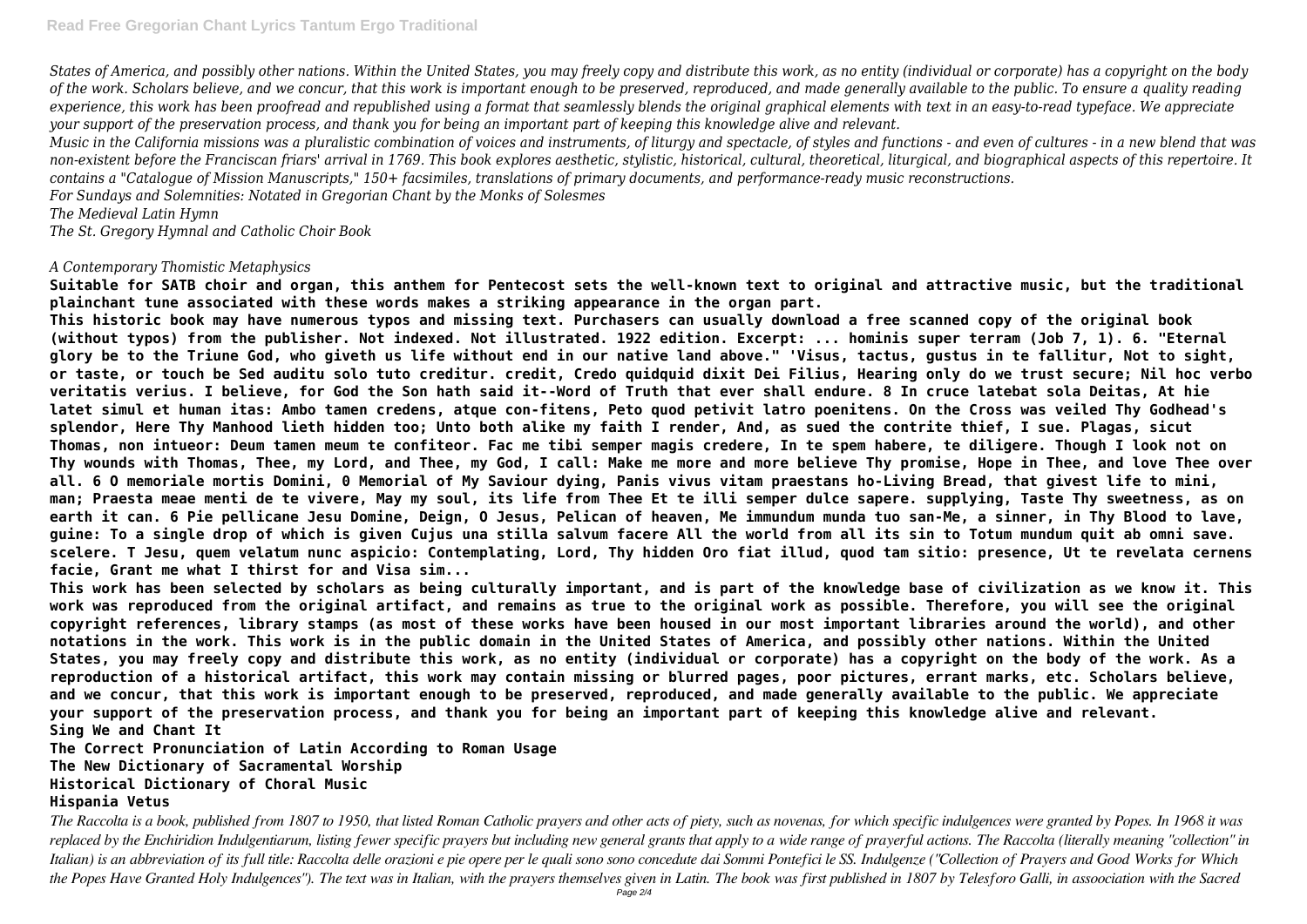*Congregation of Indulgences and Holy Relics, with successive editions in 1810, 1812, 1814, 1818, 1825, 1831, 1834, 1837, 1841, 1844 and 1849. Following official approval by a Decree of 15 December 1854, later editions were issued directly as publications of the Holy See by the Sacred Congregation of Indulgences and Holy Relics (which in the reform of the Roman Curia by Pope Pius X was united with the Sacred Congregation of Rites. A general revision was carried out in 1877, declaring that the revision alone was from then on authoritative. Later editions of this were produced in 1886 and 1898. Approval of the Roman Congregation was required for publishing a complete translation of the work.*

*A memoir and social history of small-town America in the early 1950s recalls the conflicting values that shaped the author's education but reveals how his progressive thinking family fostered his love for fiction and his desire to be unique.*

*Chants of the ChurchSelected Gregorian ChantsAmerican Catholic hymnalРипол Классик*

*Text Book of Gregorian Chant According to the Solesmes Method*

*Catalog of Copyright Entries. Fourth Series*

*The Latin Hymn-writers and Their Hymns*

*With Additional Material from A Thesaurus of Old English*

*Hymns and Poems, Original and Translated*

This year-long personal prayer book offers insights from spiritual masters, Scripture selections for lectio divina focused on prayer, weekly reflection questions, and and more abiding prayer every day of your year.

The Historical Dictionary of Choral Music focuses on choral music and practice in the Western world from the medieval era to the 21st century. This is done thro bibliography, and over 1000 cross-referenced dictionary entries on important composers, genres, conductors, institutions, styles, and technical terms of choral must be thoral must be thoral music. "Contains the Latin and English texts for the complete celebration of Mass, with masses for Sundays and solemnities and for those feasts which take precedence limit the size of this volume, it was necessary to omit the text of the readings."--Foreword

No doubt the most well-known of all 16th century madrigals, this easy arrangement includes a supportive optional accompaniment that provides added confidence for ensembles that may find it helpful. Whether sung as part of a madrigal dinner or programmed on a spring concert, this is music that would be a welcome addition to any choral program. In its 114th year, Billboard remains the world's premier weekly music publication and a diverse digital, events, brand, content and data licensing platform. Billboard publishes the most trusted charts and offers unrivaled reporting about the latest music, video, gaming, media, digital and mobile entertainment issues and trends.

"They must be taught that it is folly to attempt music beyond their powers, and that it is a mistake to despise all but difficult compositions. Some of the sublimest music ever written is simplicity itself. I need only mention Palestrina's Improperia and Mozart's Ave verum as instances of this." -Sir Richard Runciman Terry (d. 1938)

The English Hymnal, With Tunes

Gregorian Chant for Church and School

Or Collection of Indulgenced Prayers

Musical compositions

The Hymns of the Breviary and Missal

When it is taught today, metaphysics is often presented as a fragmented view of philosophy that ignores the fundamental issues of its classical precedents. Eschewing these postmodern approaches, W. Norris Clarke finds an integrated vision of reality in the wisdom of Aquinas and here offers a contemporary version of systematic metaphysics in the Thomistic tradition. The One and the Many presents metaphysics as an integrated whole which draws on Aquinas' themes, structure, and insight without attempting to summarize his work. Although its primary inspiration is the philosophy of St. Thomas himself, it also takes into account significant contributions not only of later philosophers but also of those developments in modern science that have philosophical bearing, from the Big Bang to evolution.

American Catholic hymnal

Music and Pageantry in the California Missions

Come, Holy Ghost, Our Souls Inspire

The Gregorian Missal

Sixty Years of California Song

Reproduction of the original: Sixty Years of California Song by Margaret Blake-Alverson

A sequel to The Death of Christian Culture, this spiritual treatise covers social, cultural, and political topics. It explores the importance of religious knowledge and faith to the health of a culture, provides a historical sketch of the change in cultural and educational standards over the last two centuries, and illustrates how literary and other visual arts either contribute to a culture or conspire to tear it down. Compared to a series of sermons, this analysis explains that there is a continuing extinction of the cultural patrimony of ancient Greece, Rome, medieval Europe, and the early modern period of Western civilization, owing to the pervasive bureaucratization, mechanization, and standardization of increasing materialism.